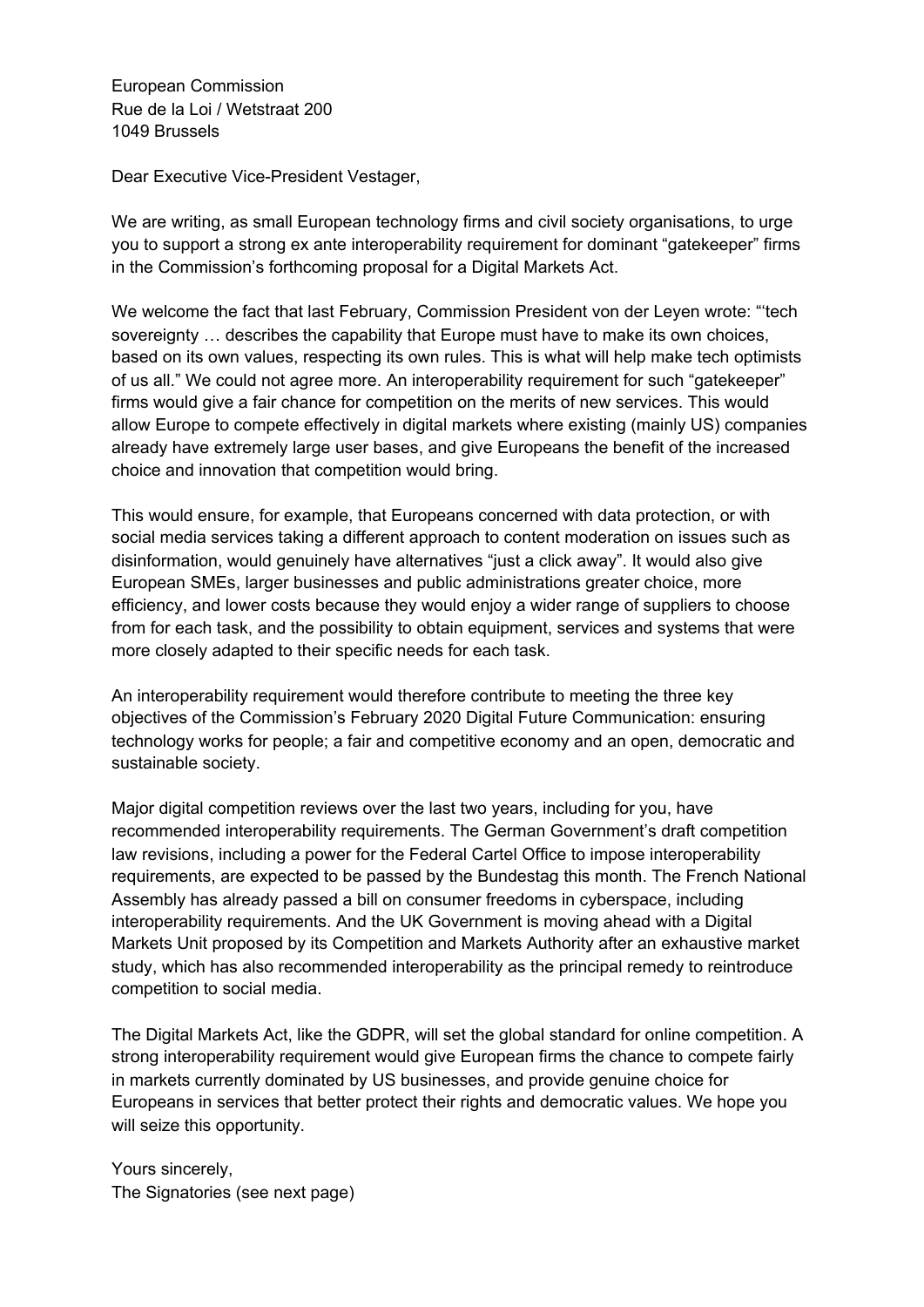

Electronic Frontier Foundation



Element (New Vector)

ARTICLE 19



European Digital Rights (EDRi)



Mailfence - ContactOffice Group sa



The Matrix Foundation



OpenForum Europe



Open-Xchange GmbH